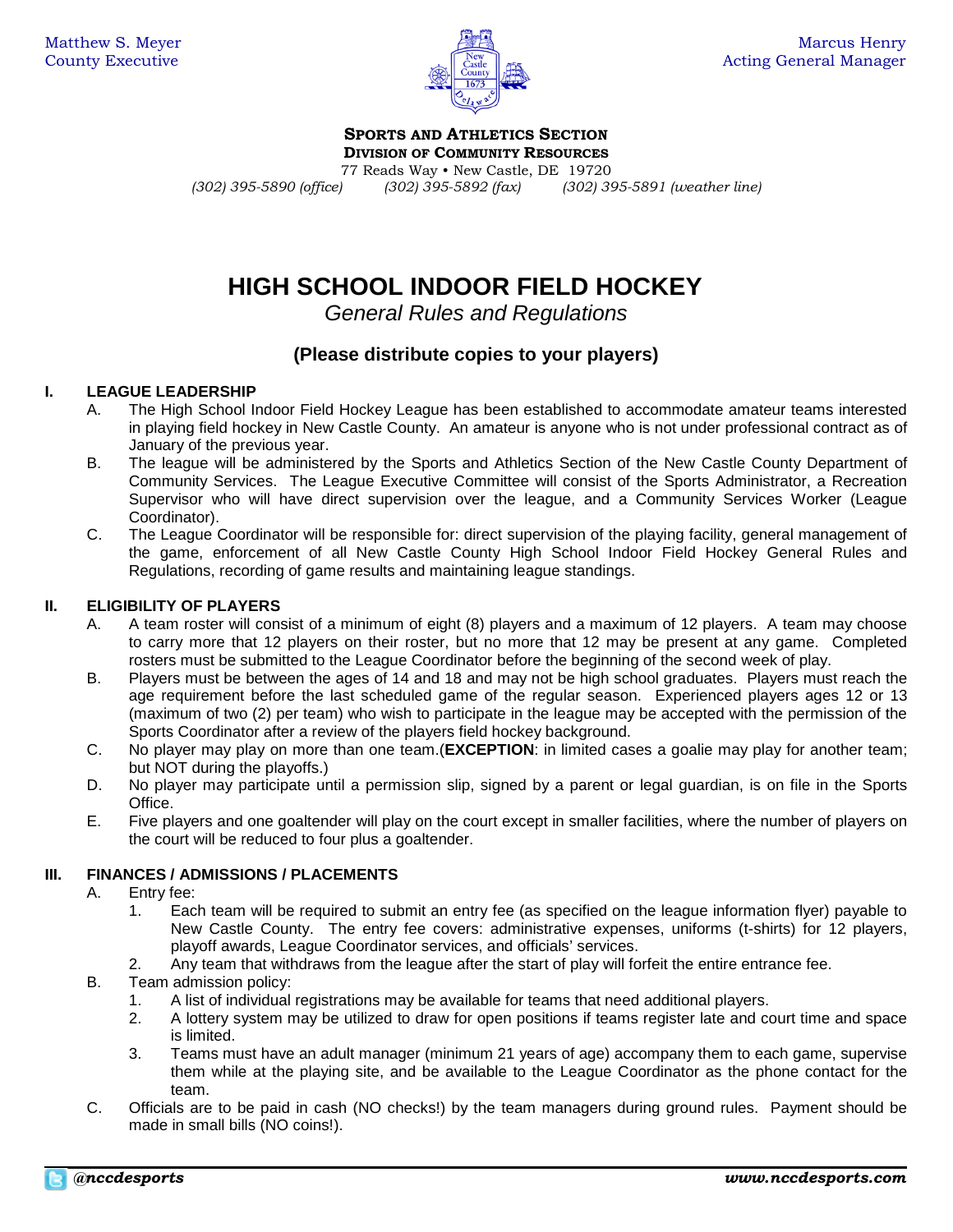- 1. For incomplete games (2<sup>nd</sup> half does not start) the officials must return one-half of the game fee (split between both managers) before the teams leave the playing site.
- 2. Officials must provide a taxpayer identification number (SSN) to any manager who requests it.
- 3. Teams should have officials sign their score books as proof of payment.
- 4. Officials may choose not to start a game if unsafe conditions exist. No fee will be paid.
- 5. Forfeits, caused by a team having less than the required number of players to start a game, will be paid by NCC. The offending team will be billed for the full officials' fee, plus a \$5.00 administrative fee, both of which must be paid before that team will be allowed to resume participation in the league. If however there are sufficient players on hand to play a "scrimmage", both teams will pay the official fee as in a normally played game. Note: forfeits that occur after the game has started (usually caused by player ejection) do not require the officials to return any of the monies paid to them.
- 6. If an official has to leave the field for any reason, he / she should turn over his fee to the remaining official who will make the necessary payment adjustment with the teams when the game is over.

## **IV. OFFICIAL GAME**

#### *NOTE: This section is currently being developed. Updates will be provided as they become available.* A. Basics:

- 
- 1. NFHS field rules are enforced where applicable or otherwise noted by exceptions.<br>2. Games will consist of two (2), 25-minute periods. There will be a five (5) minu 2. Games will consist of two (2), 25-minute periods. There will be a five (5) minute half-time between the periods.
- B. Playing the ball
	- 2. A player may not contact the floor with any 4<sup>th</sup> point of her body. For example: the feet are 2 points, the stick is 3 points. Once the knee or hand go down to the floor, that is the "4<sup>th</sup>" point. **PENALTY:** free push *to the opponent.*
	- 3. On a free hit, opponents must be 3 meters away from the ball no matter where the ball is. The attacking team only has to be 3 meters away when it is in their attacking side.
- C. Substitution
	- 1. Teams can play with as little as 4 players and no more than 6. There is no limit to the number of players that can be substituted for at one time.
	- *2.* Except for during a penalty corner, free substitution is permitted.
- D. Goalkeepers.

Each team must have a fully equipped goalkeeper on the pitch at all times. *PENALTY: forfeit, but the game will be played as a scrimmage. No one may enter the cage at any time. If a stroke is called, an automatic goal is awarded.*

- E. Scoring a goal
	- 1. The ball must be played by an attack player within the circle (just like outdoor) in order for a goal to count. The player's stick must be on the pitch when she contacts the ball.
	- 2. Legal strokes for goals include push, flick or scoop NO HITS! The player must be "on goal" for the ball to be lifted legally.
	- *3. PENALTY: "free push" by the defense anywhere within the circle.*
- F. Tackling, Obstruction, Advancing
- These are called the same as they would be in outdoors. Hold for advantage.
- G. Ball over back line

When ball goes over the back-line and no goal is scored: if played last by an attacker, play is restarted by the defense; if played unintentionally by a defender or deflected by a goalie, play is restarted by the attacking team on the center-line and in line with where it crossed the backline.

*EXCEPTION: When the defense INTENTIONALLY puts it over the back line, then it is a corner (just like outdoor).*

- H. Penalty Corner
	- 1. A goal cannot be scored until the ball has travelled outside the circle.
	- 2. All defense must line up behind the back line on the opposite side from the hitter. No one, except the goalkeeper, may be in the cage. No one may push off of the post.
	- 3. Penalty corners shall be played out at the end of the half and game. The corner is over when the ball has travelled more than 3 meters from the circle or has left the circle twice.
	- 4. If any player enters the circle early, they will be required to go to the center-line and the corner will be taken again.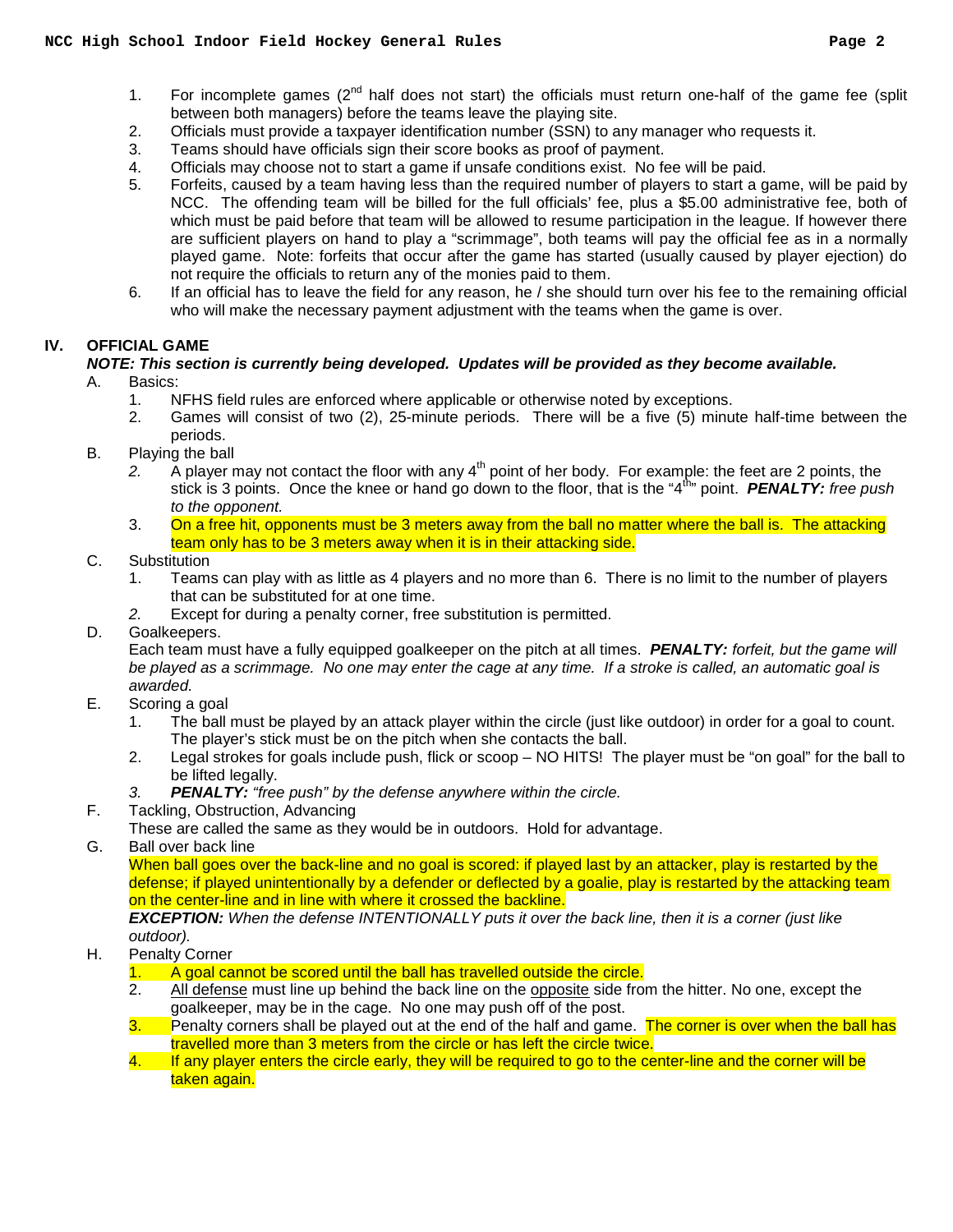## **V. LEAGUE SEASON**

- A. The season will generally consist of approximately eight (8) regular season games plus a single elimination playoff. In the event of inclement weather, the season may be shortened. NOTE: If inclement weather forces the season to be shortened, the playoffs may be eliminated first in order to allow all teams to play as many games as possible.
- B. Teams may play one (1) game per playing date; a second game may be scheduled in order to avoid byes
- C. Playoffs/Standings: Weekly league standings will be computed using a win/tie point system with 2 points for a win, 1 point for a tie, and 0 points for a loss. In the case of a tie for final standings the following tie-breaking system will be used:
	- 1) head to head competition
	- 2) divisional record
	- 3) record versus common playoff opponents
	- 4) least amount of goals allowed in all games (or an equivalent number of games)
	- 5) coin toss

If more than two (2) teams are tied, the tie-breaking system will be followed until one (1) team has clear advantage (higher seed); the tie-breaking system is then restarted to resolve any remaining ties.

D. Cancellation Policy:

In case of inclement weather, players should contact the NCC Sports Weather Line at 395-5891 to determine the status of the program.

## **VI. EQUIPMENT AND TEAM RESPONSIBILITIES**

- A. Players must wear footwear appropriate for an indoor gymnasium. Cleated athletic shoes are not permitted.
- B. Players will be responsible for providing basic required equipment: stick, shin guards, and mouthpiece. Goaltenders must supply their own protective equipment.
- C. New Castle County will provide team shirts, goals, and balls.
- D. **No player will be permitted to participate without a mouthpiece and goggles.**<br>E. Teams who forfeit one (1) game will receive a warning. A second forfeit will resu
- Teams who forfeit one (1) game will receive a warning. A second forfeit will result in the offending team being removed from the league.
- F. Line-up cards managers are required to submit a completed line-up card (with players names and numbers) to the League Coordinator prior to the start of each game. Only players present and in uniform may be listed. Players who arrive late for a game may be added to the list without penalty.
- G. The home team will serve as official scorer.<br>H. The referee will keep the official clock.
- The referee will keep the official clock.

# **VII. CONDUCT OF PLAYERS**

- A. No player, coach, or manager may participate in a league game while under the influence of intoxicating beverages or drugs. This rule is to be strictly enforced by each team upon notification from the League Coordinator.
- B. Any reports of a player guilty of misconduct shall be reviewed and ruled upon by the Sports Coordinator after consultation with the League Coordinator and game officials.
- C. The referee and League Coordinator have the authority to stop play and declare the game over if any situation arises that they determine is detrimental to the league.
- D. An individual receiving a second unsportsmanlike penalty in a game is ineligible for the rest of the day and must also serve a minimum additional one game suspension (without appeal) on the next playing date. Further disciplinary action may be applied if necessary.
- E. NOTICE: By signing their team roster and player waiver forms, managers and players agree to abide by all policies and procedures for the NCC High School Indoor Field Hockey Program. Individuals who are reported for violations of the policies described below will be subject to the appropriate disciplinary action based upon the review of reports that are filed with the Sports Office. No hearings will be held. Suspension memos will be mailed to all teams involved and also published on the Sports and Athletics website (http://www.nccdesports.com). Violations will be recorded in a database maintained by the Sports and Athletics Office; repeat offenders will receive more severe penalties.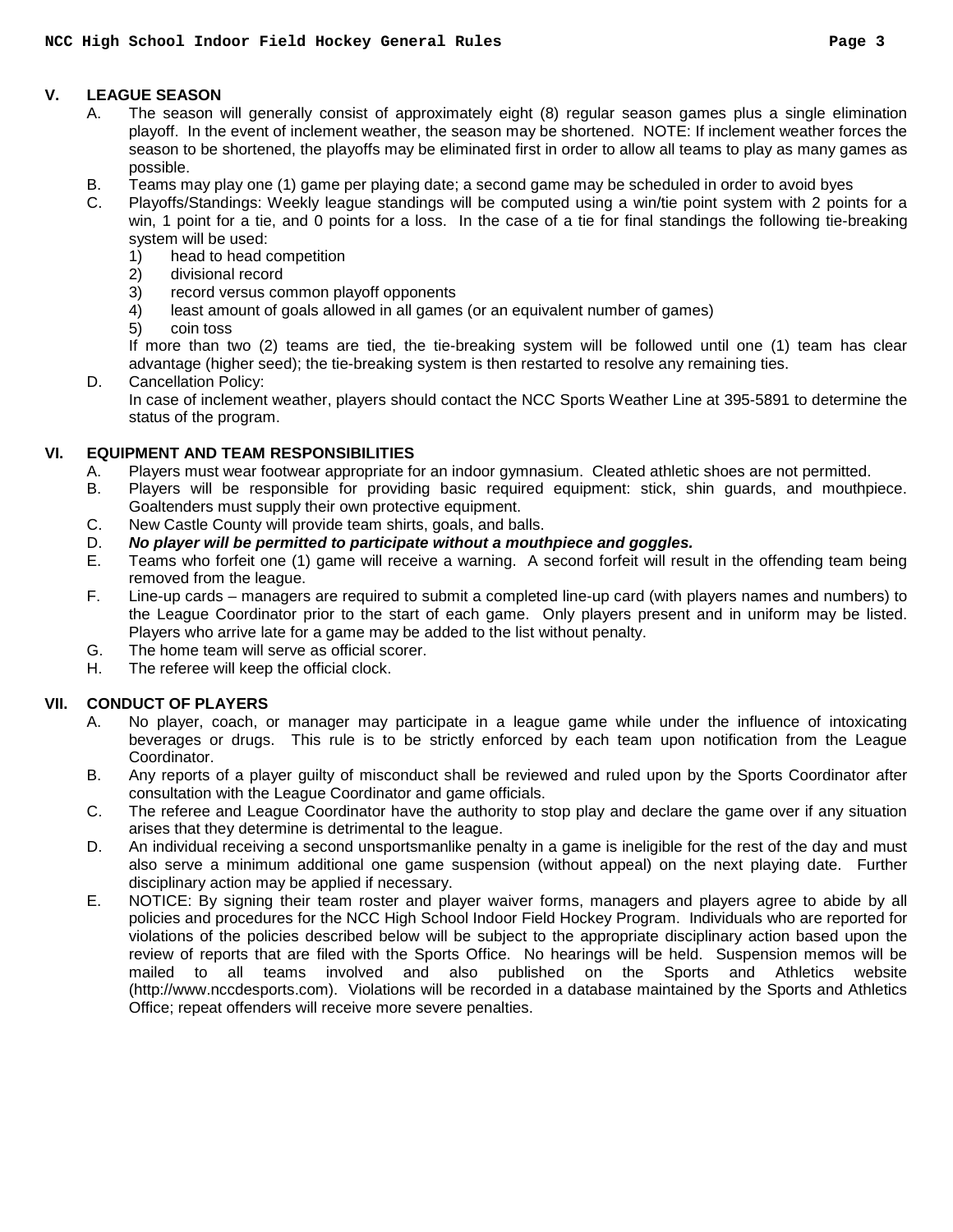#### **NCC High School Indoor Field Hockey General Rules Page 4**

#### F. Table of Violations and Recommended Penalties:

| <b>VIOLATIONS</b>                                                                                                             | <b>FIRST OFFENSE</b>                                                                             | <b>SECOND OFFENSE</b>                                      |
|-------------------------------------------------------------------------------------------------------------------------------|--------------------------------------------------------------------------------------------------|------------------------------------------------------------|
| 1. Use of alcohol/drugs prior<br>to game                                                                                      | Ejection from game                                                                               | Ejection from league                                       |
| 2. Use of alcohol/drugs<br>following game in / on New<br>Castle County property.                                              | Minimum one (1) game suspension                                                                  | Ejection from leaque                                       |
| 3. Unsportsmanlike<br>conduct/abusive or sarcastic<br>remarks towards and official,<br>NCC Coordinator, or opposing<br>player | Ejection from game plus minimum<br>one (1) game suspension                                       | Minimum two (2) game suspension<br>plus probation          |
| 4. Fighting (aggressor)                                                                                                       | Ejection from game plus minimum<br>three (3) game suspension                                     | Ejection from league                                       |
| 5. Fighting (non-aggressor)                                                                                                   | Ejection from game plus minimum<br>one (1) game suspension                                       | Ejection from game plus minimum<br>two (2) game suspension |
| 6. Failure to leave area of<br>court after ejection,<br>continuous harassment of<br>officials, persistent arquing             | Minimum two (2) game suspension                                                                  | Minimum three (3) game<br>suspension                       |
| 7. Returning to encounter an<br>official after ejection,<br>violent behavior, charging<br>official                            | Ejection from game plus minimum<br>four (4) game suspension                                      | Ejection from league                                       |
| 8. Physical altercation with<br>an official or coordinator,<br>extreme violent behavior                                       | Ejection from league with<br>possible long-term suspension                                       | Indefinite suspension or<br>banishment from league         |
| 9. Malicious destruction to<br>facility and/or New Castle<br>County property                                                  | Suspension until restitution is<br>made to proper agency                                         | Ejection from leaque                                       |
| 10. Misconduct preceding or<br>following a game                                                                               | Individual subject to all NCC<br>Sports Office disciplinary<br>policies                          | Possible ejection from league                              |
| 11. Verbal threats towards an<br>official or staff member                                                                     | Minimum six (6) month<br>suspension from all New Castle<br>County sponsored sports<br>activities | Long-term suspension                                       |

#### **VIII. ASSUMPTION OF RISK**

The Sports and Athletics Section of the New Castle County Department of Community Services and its officers assume no responsibility for injuries to the members of any team holding franchise in this league no matter under what circumstances they occurred. Adoption of these rules by the team manager shall be the equivalent of a full and lawful release and discharge of any claims that members have or which may arise in the future against any of the above named for injury to their persons or property.

#### **XI. SAVINGS CLAUSE**

If any clause, sentence, paragraph, section, or portion of these High School Indoor Field Hockey General Rules and Regulations, for any reason, shall be adjudged invalid by a court having jurisdiction, such judgement shall not affect, impair, or invalidate the remainder of these rules not directly involved in the controversy in which judgement is rendered.